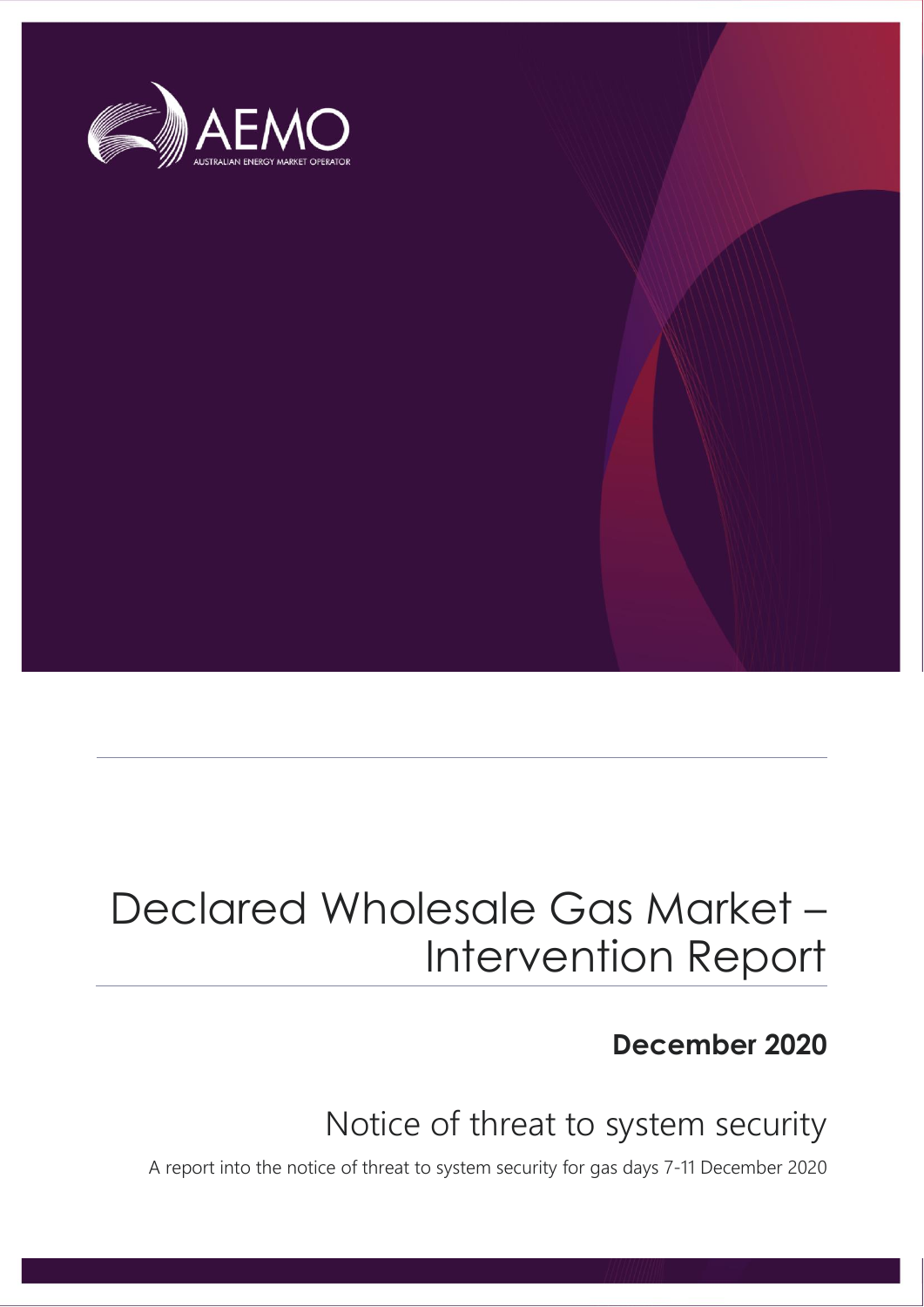## IMPORTANT NOTICE

#### **Purpose**

AEMO has prepared this report pursuant to rule 351 of the National Gas Rules, using information available as at 14 December 2020, unless otherwise specified.

#### **Disclaimer**

AEMO has made every effort to ensure the quality of the information in this report but cannot guarantee its accuracy or completeness. Any views expressed in this report are those of AEMO unless otherwise stated, and may be based on information given to AEMO by other persons.

Accordingly, to the maximum extent permitted by law, AEMO and its officers, employees and consultants involved in the preparation of this report:

- make no representation or warranty, express or implied, as to the currency, accuracy, reliability or completeness of the information in this report; and
- are not liable (whether by reason of negligence or otherwise) for any statements or representations in this report, or any omissions from it, or for any use or reliance on the information in it.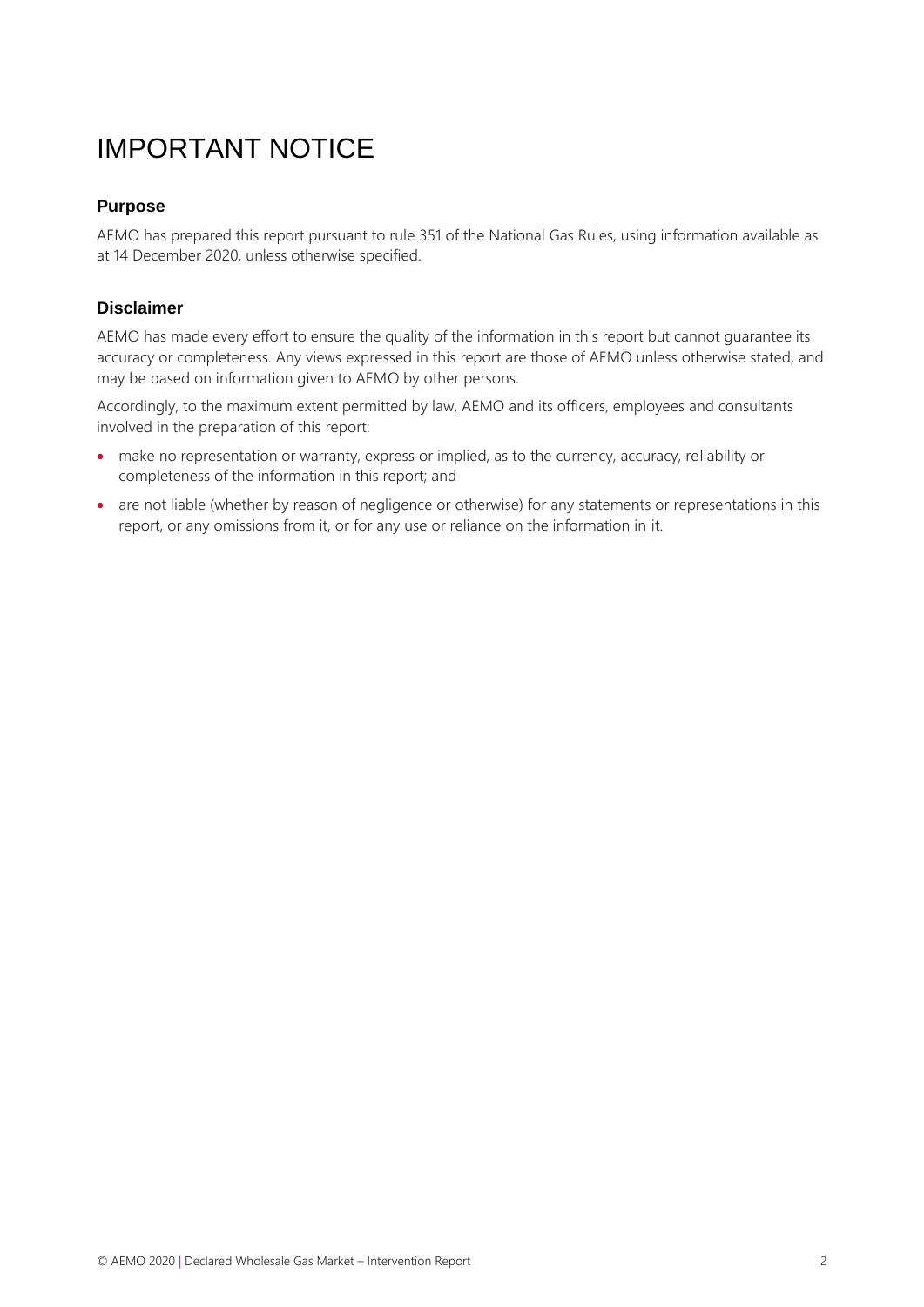### **Contents**

| 1.    | Introduction                             | 4                |
|-------|------------------------------------------|------------------|
| 2.    | <b>Event Summary</b>                     | 4                |
| 3.    | <b>Assessment of event</b>               | $\boldsymbol{6}$ |
| 3.1   | Adequacy of Part 19 of the NGR           | 6                |
| 3.1.1 | Maintenance Approval                     | 6                |
| 3.1.2 | Notice of threat to system security      | 6                |
| 3.1.3 | Intervention Report Timing               | 7                |
| 3.2   | Appropriateness of actions taken by AEMO | $\overline{7}$   |
| 3.3   | Costs of intervention                    | 8                |
| 4.    | Conclusion                               | 8                |
| A1.   | Chronology                               | 9                |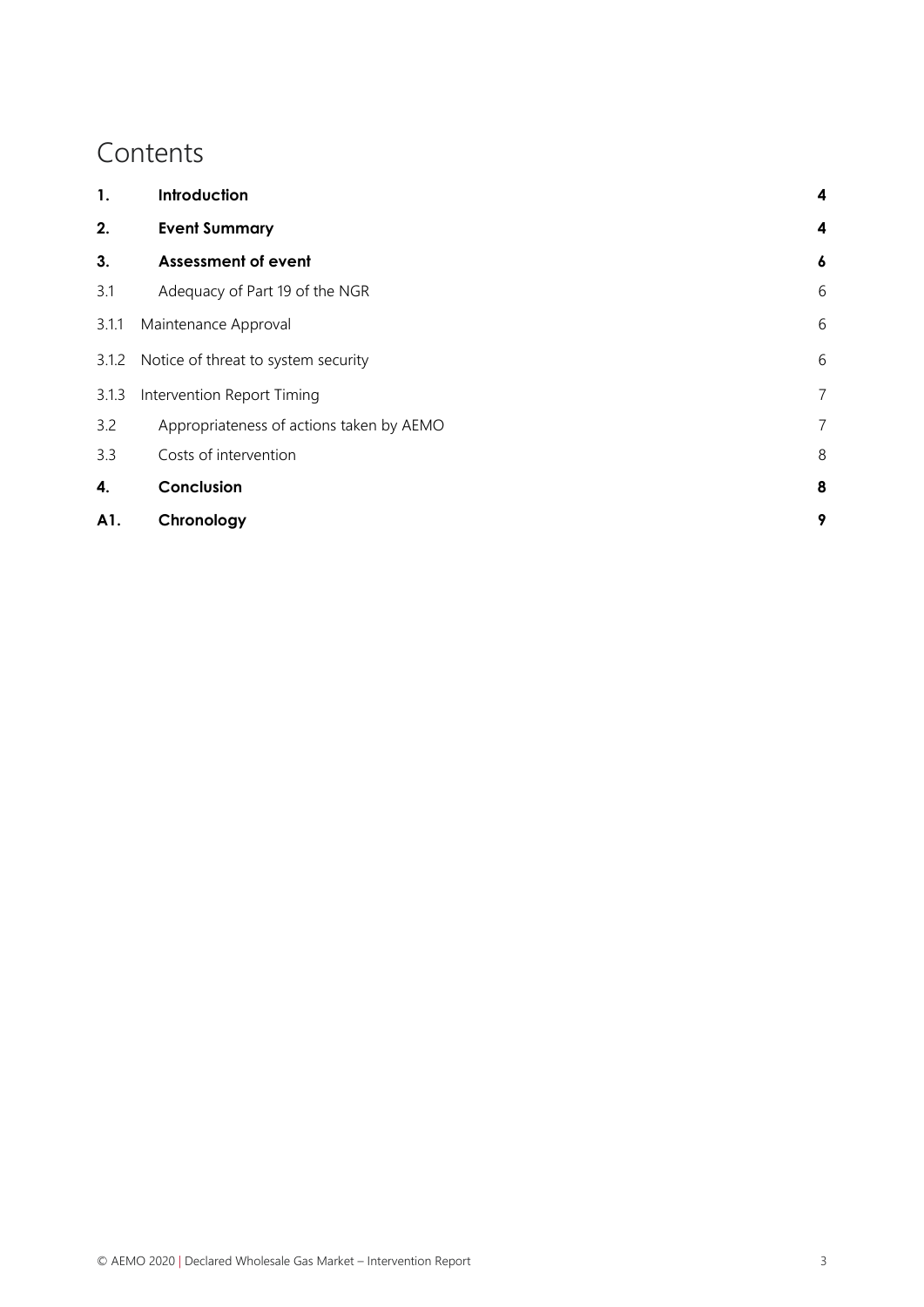# <span id="page-3-0"></span>**1. Introduction**

On 5 December 2020 AEMO notified the market of a threat to system security in the Victorian Declared Wholesale Gas Market (DWGM) for gas days 7-11 December 2020, due to an outage of the Brooklyn Compressor Station (BCS). AEMO initially scheduled 15.2 TJ of out-of-merit-order Iona injections for the 6.00 am schedule for gas day 7 December in the two-day-ahead schedule which was ultimately not required by the time the gas day commenced.

On gas days 7-11 December 2020, APA undertook planned maintenance work at the BCS which limited the flow of gas on the South West Pipeline (SWP). During the BCS outage, net physical withdrawals from the SWP could not be supported and net injections, from Iona Close Proximity Point (Iona CPP), into the SWP would be required to provide enough gas supply to support demand supplied from the SWP, Brooklyn Lara Pipeline (BLP) and the Western Transmission System.

If pressures within the DWGM are forecast to fall below minimum operating limits, AEMO will indicate to the market that there is a threat to system security and may schedule out-of-merit-order injections, to maintain system security.

Rule 351 of the National Gas Rules (NGR) requires that AEMO investigate and prepare a report following an event which is or may be a threat to system security. Rule 351 also requires that AEMO assess and advise on:

- the adequacy of the provisions of the NGR relevant to the event or events;
- the appropriateness of actions taken by AEMO in relation to the event or events; and
- the costs incurred by AEMO and Registered participants as a consequence of responding to the event or events.

This report is published in accordance with rule 351(2) of the NGR. All times used in this report are AEST.

# <span id="page-3-1"></span>**2. Event Summary**

On 5 December 2020, as a result of the BCS outage, AEMO notified the market of a threat to system security for gas days 7-11 December in the DWGM. AEMO initially scheduled 15.2 TJ of out-of-merit-order Iona injections for the D+2 6.00 am schedule for 7 December 2020. However, this amount was then reduced to 0 TJ before the commencement of the gas day, as the minimum required net injection amount could be achieved by reducing controllable withdrawals at Iona CPP.

[Figure 1](#page-4-0) indicates the minimum daily Iona CPP net injections required to meet system demand during the period 7-11 December 2020. [Table 1](#page-4-1) shows the daily forecast demand for the 6.00 am schedule, the minimum required, and actual scheduled, net injections from Iona CPP.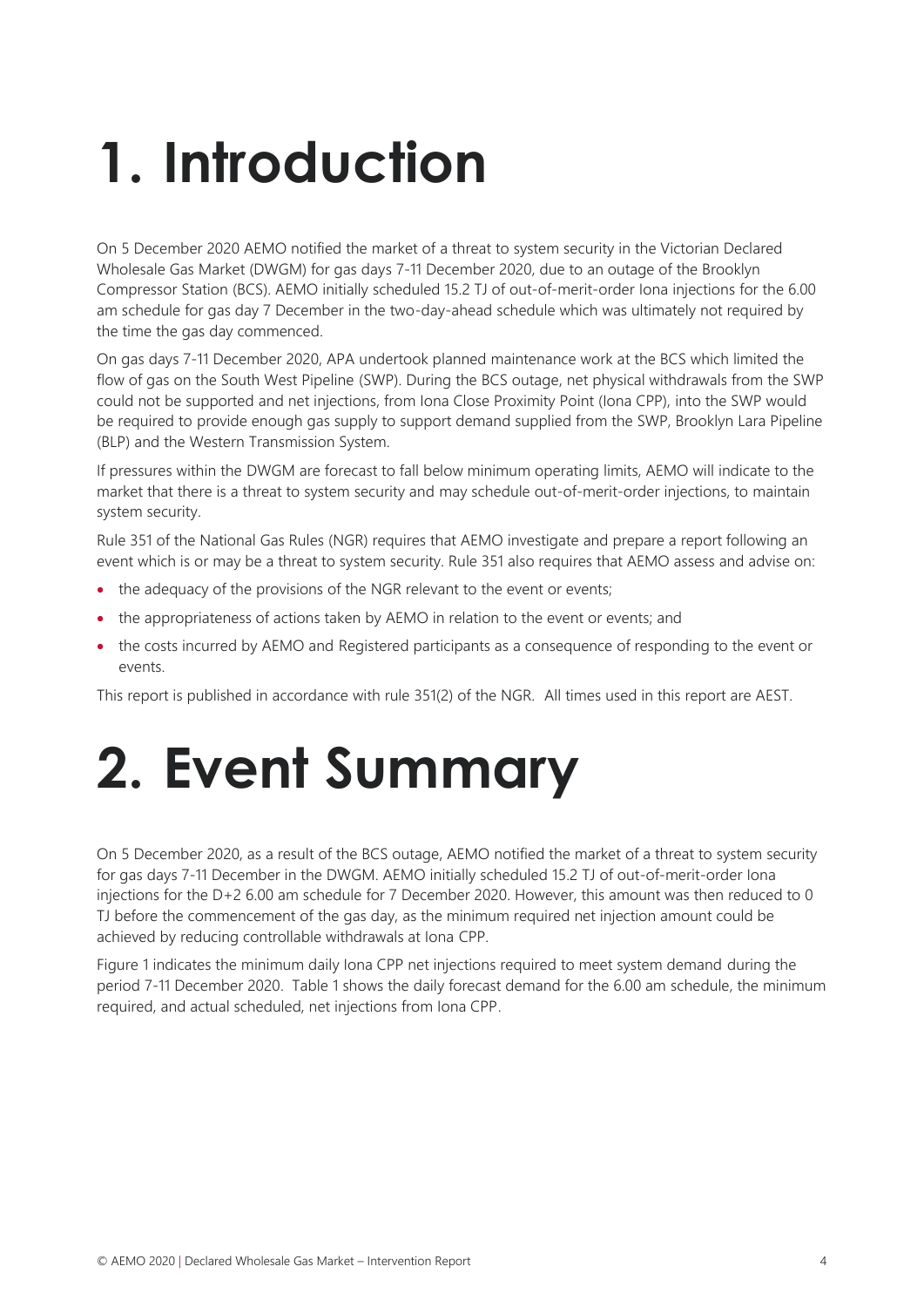

#### <span id="page-4-0"></span>**Figure 1 Minimum daily Iona CPP net injections required to meet system demand relative to 6.00 am demand forecasts**

#### <span id="page-4-1"></span>**Table 1 6.00 am system demand forecasts and Iona CPP net injections**

| Gas Day     | 6.00 am AEMO system<br>demand forecast (TJ) | 6.00 am requirement<br>net injection at lona<br>CPP (TJ) | 6.00 am scheduled net<br>injection at Iona CPP<br>(TJ) |
|-------------|---------------------------------------------|----------------------------------------------------------|--------------------------------------------------------|
| 7 December  | 465                                         | 35                                                       | 35                                                     |
| 8 December  | 456                                         | 35                                                       | 54                                                     |
| 09 December | 378                                         | 29                                                       | 29                                                     |
| 10 December | 399                                         | 29                                                       | 21 <sup>1</sup>                                        |
| 11 December | 369                                         | 29                                                       | $4^2$                                                  |

On 11 December 2020 at 16.00 hrs, APA returned BCS to full service and AEMO notified the market that the SWP withdrawal capacity had been restored. On 14 December at 11.49 hrs AEMO notified the market that the threat to system security had ended. No out-of-merit-order gas was scheduled for the duration of the outage and there was no material impact on the market.

A chronology of events is included in appendix [A1.](#page-8-0)

<sup>&</sup>lt;sup>1</sup> [Figure 1](#page-4-0) indicates that the requirement should have been 29 TJ of Iona CPP net injections, however there was sufficient linepack to support the lower net injections on gas day 10 December 2020.

<sup>&</sup>lt;sup>2</sup> BCS was not on outage for the full day for gas day 11 December 2020 and there was sufficient linepack, resulting in a lower requirement for net injections at Iona CPP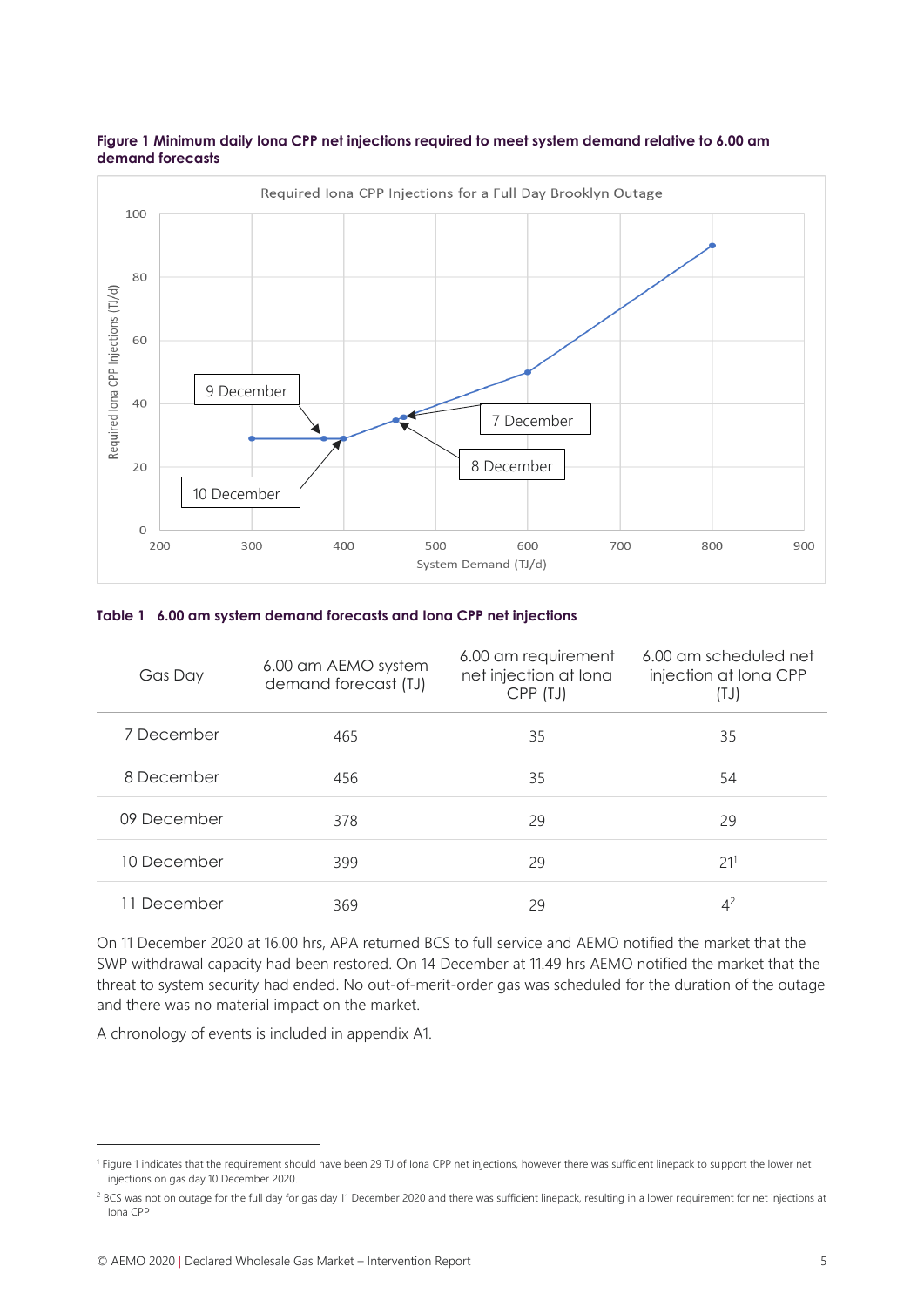# <span id="page-5-0"></span>**3. Assessment of event**

This event was a result of APA planned maintenance and shut down of BCS which could cause a supply and demand imbalance due to insufficient net injections at Iona CPP.

The market was notified of a threat to system security due to a supply and demand imbalance as a result of there being insufficient net injections at Iona CPP. AEMO called for a market response in accordance with NGR 342.

### <span id="page-5-1"></span>3.1 Adequacy of Part 19 of the NGR

In respect to this event, AEMO has assessed the application and adequacy of the NGR, with a primary focus on the following provisions:

- NGR 326 Maintenance Approval
- NGR 341 Notice of threat to system security
- NGR 351 Intervention Reports

#### <span id="page-5-2"></span>3.1.1 Maintenance Approval

The NGR 326(1) requires AEMO to coordinate maintenance schedules in order to ensure that system security is not threatened. AEMO and service providers under NGR 326(4) are required to cooperate when there is proposed maintenance activities to minimise any potential threat to system security.

For this event, AEMO had approved the planned maintenance to go ahead between 7-11 December 2020, a typically lower demand period in the DWGM. AEMO convened an industry teleconference to ensure participants were aware of the potential impacts of the BCS outage.

#### <span id="page-5-3"></span>3.1.2 Notice of threat to system security

NGR 341 requires that if AEMO believes there is a potential threat to system security, it must notify Registered participants, without delay, the details of that threat to system security.

AEMO notified the market of the threat to system security at 11.46 hrs on 5 December 2020, and provided subsequent notifications indicating the potential for out-of-merit-order gas to be scheduled at Iona CPP. AEMO also notified the market regarding:

- removal of out-of-merit-order injections at Iona CPP;
- where minimum net injections at Iona CPP had been achieved;
- where constraints had been applied to Iona CPP; and
- the return to service of BCS and the end to the threat to system security.

If AEMO reasonably considers that a threat to system security is unlikely to subside without intervention (NGR 343), AEMO must intervene in the market by taking any measures it believes are reasonable and necessary to overcome the threat to system security.

In this event, the issue was maintaining system security for the SWP. This was resolved by constraining down controllable withdrawals from Iona CPP when required.

AEMO notes there was some minor inconsistencies in the application of notifications in this event, specifically: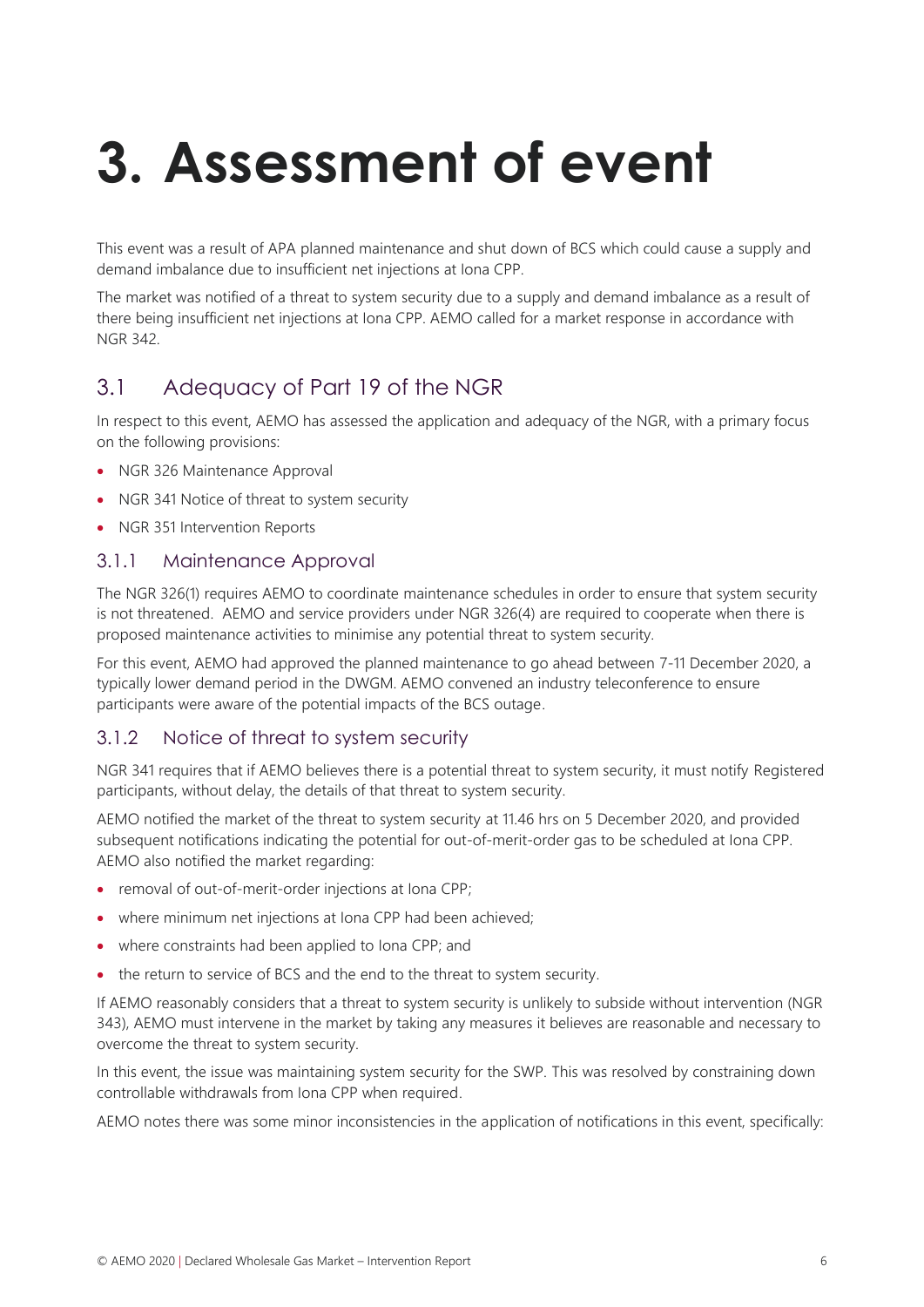- $\bullet$  The threat to system security notice was published multiple times on the MIBB<sup>3</sup>. This appears unnecessary as the original threat to system security notice covered the relevant dates.
- The notification that the threat to system security had ended was not explicitly sent out until 14 December 2020. AEMO notes that a system wide notice was sent out on 11 December indicating that APA had returned BCS to service at 16.00 hrs on 11 December 2020 and that SWP withdrawal capacity had been restored.

AEMO notes that NGR 343 specifies some of the options available to AEMO when intervening in the market are:

- Curtailment in accordance with the emergency curtailment list
- Increasing withdrawals
- Requiring gas to be injected which is available but not bid into the market
- Injecting off-specification gas
- Requiring registered participants to do any reasonable act or thing that AEMO believes necessary in the circumstances.

Within the NGR provisions 213, 214 and 215, AEMO notes that it may possible to constrain on gas that has already been bid into the market, without needing to notify the market of a threat to system security. However, this would need to consider existing constraints and system security. AEMO finds that the NGR provisions are adequate and has been conducting further review of the need to notify the market of a threat to system security to constrain on gas that has already been bid into the market.

#### <span id="page-6-0"></span>3.1.3 Intervention Report Timing

NGR 351 places an obligation on AEMO to publish a report within 10 business days after a threat to system security event. AEMO has adopted the following approach to reporting on these events, wherever possible:

- Investigate and publish a report based on immediately available data within 10 business days of the relevant event.
- Where not all information necessary to complete the required assessment is available, that report will be flagged as preliminary, with a final report to be published once the additional information is received and analysed.

For the purposes of this report, AEMO believes it has all necessary information and does not intend to publish a subsequent report.

### <span id="page-6-1"></span>3.2 Appropriateness of actions taken by AEMO

AEMO's objectives during this event were to:

- Operate in accordance with the NGR and the Wholesale Market Procedures;
- Limit the risk of involuntary curtailment to customers including any GPG;
- Alleviate the threat to system security and return the DWGM to normal operating conditions.

In this event, AEMO took all reasonable steps to coordinate the maintenance activities with the service provider, assess the forecasts and notify the market accordingly. However, AEMO did not explicitly notify Registered participants that the threat to system security had ended until Monday 14 December 2020. APA returned BCS to full service at 16.00 hrs on 11 December 2020 and AEMO notified the market of this indicating that SWP withdrawal capacity had been restored.

<sup>&</sup>lt;sup>3</sup> The Market Information Bulletin Board is one of the electronic communication systems used for the DWGM. AEMO notes that the notices would have been previously published a[t http://vicgas.prod.marketnet.net.au/Public\\_Dir/Documents/SWN\\_Attachment/](http://vicgas.prod.marketnet.net.au/Public_Dir/Documents/SWN_Attachment/) but are now published in the following location [http://vicgas.prod.marketnet.net.au/Public\\_Dir/SWN\\_Attachments/](http://vicgas.prod.marketnet.net.au/Public_Dir/SWN_Attachments/) (both of these links are only able to be accessed by participants)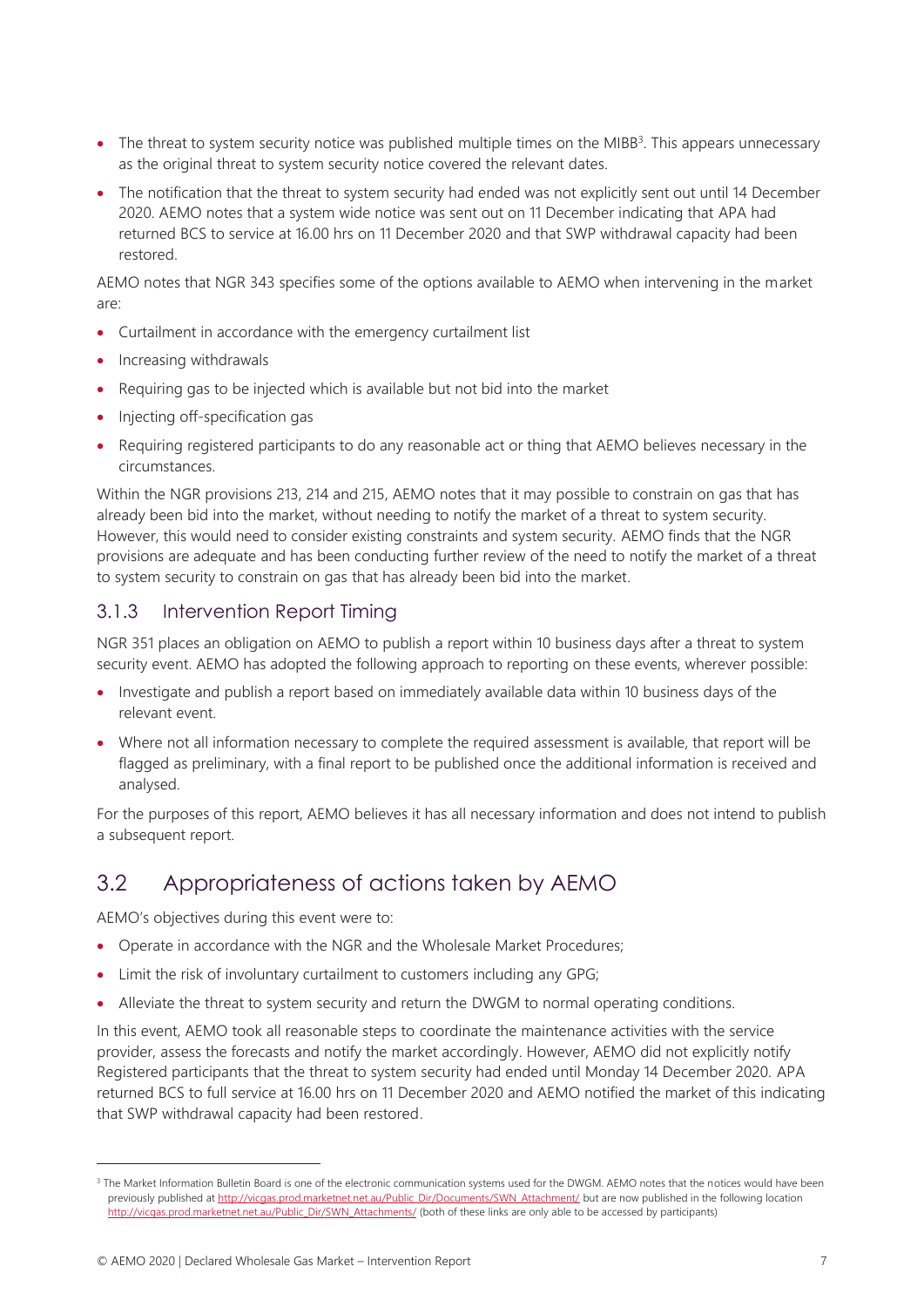### <span id="page-7-0"></span>3.3 Costs of intervention

In response to the notice of a threat to system security issued for gas days 7-11 December 2020, AEMO initially scheduled 15.2 TJ of out-of-merit-order Iona injections for the 6.00 am schedule on 7 December 2020 in the two-day-ahead schedule which was deemed not required before the commencement of gas day 7 December 2020. As a result, there was no market impact.

# <span id="page-7-1"></span>**4. Conclusion**

AEMO notified the market of a threat to system security in the Victorian DWGM for gas days 7-11 December 2020. AEMO initially scheduled 15.2 TJ of out-of-merit-order Iona injections for the 6.00 am schedule on 7 December 2020 which was reduced to zero and had no impact on the market.

Rule 351 of the National Gas Rules (NGR) requires that AEMO investigate and prepare a report following an event which is or may be a threat to system security.

AEMO has assessed the application and adequacy of associated NGR provisions and finds that these provisions were applied correctly. AEMO did not explicitly notify the market as soon as the threat had ended and will review internal processes.

Please direct any feedback or questions regarding this report to [GasMarket.Monitoring@aemo.com.au.](mailto:GasMarket.Monitoring@aemo.com.au)